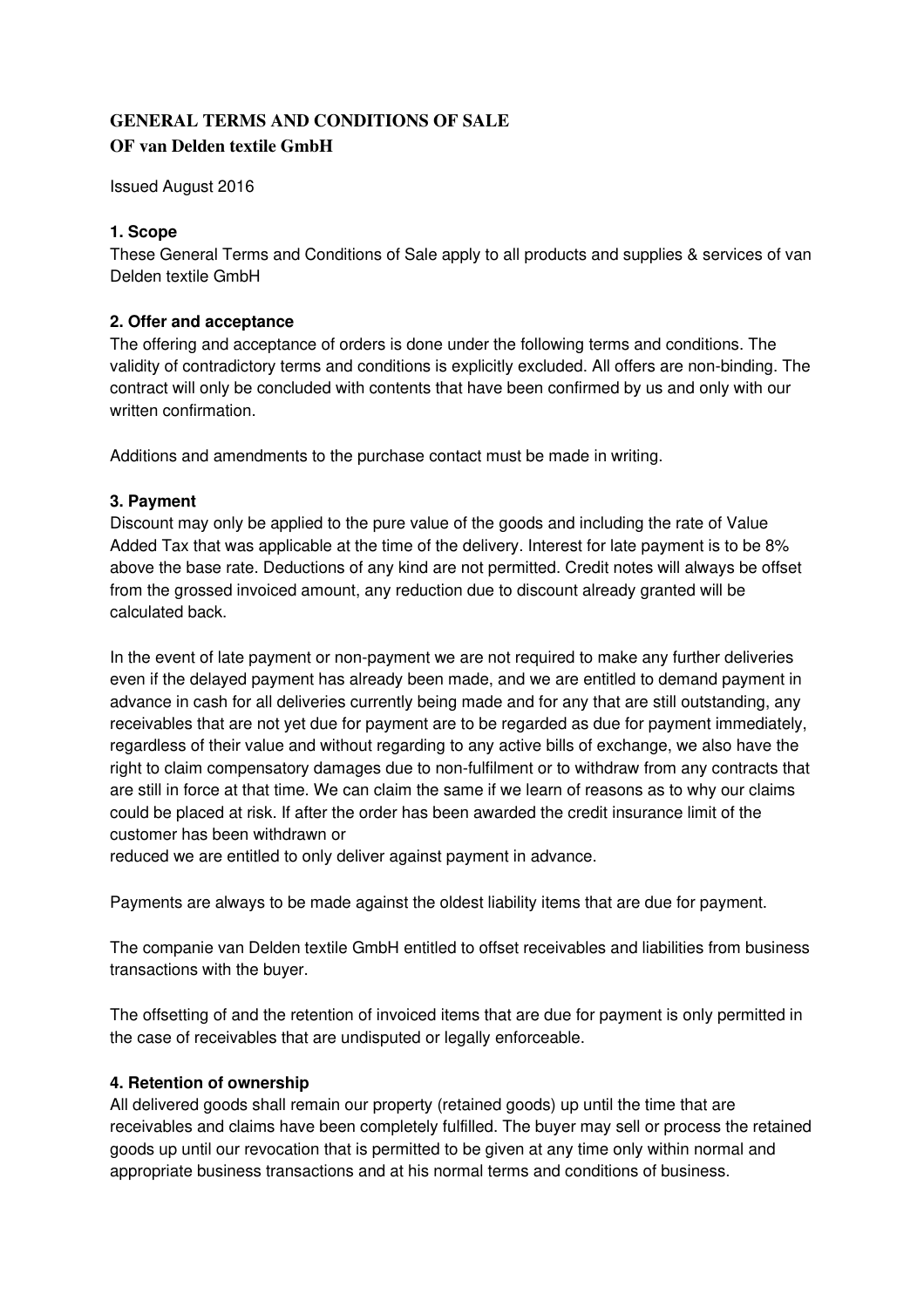We shall only make use of this right of revocation in the above-mentioned cases. The buyer is entitled and authorized to resell the retained goods only to the extent that the receivable and all ancillary rights arising from the resale are transferred to us, and in particular the buyer may only hand in to his bank bills of exchange that have been issued by him and accepted by third party buyers up until our revocation that is permitted to be given at any time. He is not entitled to make any

other use of the retained goods.

If the buyer sells the retained goods to another company that is part of his corporate group then the authorization to make use of these goods is restricted to the extent that our property rights are to be transferred in rem and the receivables are to be assigned.

The handling and processing of retained goods is done by us as a manufacturer within the meaning of section 950 of the German BGB [Commercial Code] without this entailing obligations for us. The processed goods are to be stored for us by the buyer at no charge. If the retained goods are processed together with other objects belonging to the buyer that had been bought in or are subject to the so-called simple reservation of property rights in accordance with section 449 of the German BGB [Commercial Code] we then acquire the sole property rights to the processed product. If the retained goods are processed with other objects that had been supplied likewise with reservation of property rights and to the exclusion of the legal consequence stated in section 950 of the German

BGB [Commercial Code], we acquire joint ownership to the new item in the ratio of the billable value of our retained goods to the billable value of the other processed objects. If our goods are mixed or connected with other objects and if as a result our property rights to the retained goods are lost (sections 947 and 948 of the German BGB [Commercial Code]), then it is hereby agreed now that the

ownership right of the buyer to the mixed item or the united item within the scope of the billable value of our retained goods shall pass to us and that the buyer shall store these goods for us at no charge. Otherwise the same shall apply as for retained goods to the items or stocks arising from the processing or mixing these items or stocks shall be regarded as retained goods.

The buyer shall hereby assign to us as of now the receivables arising from the resale of the retained goods without or after processing, connection or mixing with all the associated ancillary rights, including claims to any credit insurance that might be applicable. The resale shall be regarded as equivalent to the claim to the party causing the damage or to an insurance company in the event of an

instance of damage. The assignment is to be accepted by us.

The assigned receivables serve as a surety in the same way as the retained goods. In the event that the retained goods are sold by the buyer together with other goods that do not belong to us, the assignment of the receivable from the resale shall be in the amount of the billable value of the retained goods that have been resold.

If the retained goods are disposed of or sold after connection, mixing or processing with other goods that do not belong to us, then the assignment shall only be in the amount of our portion of the joint ownership to the assigned item or the assigned stock.

The buyer is entitled to collect receivables arising from the receivable up until our revocation that is permitted to be given at any time. We shall only make use of this right of revocation in the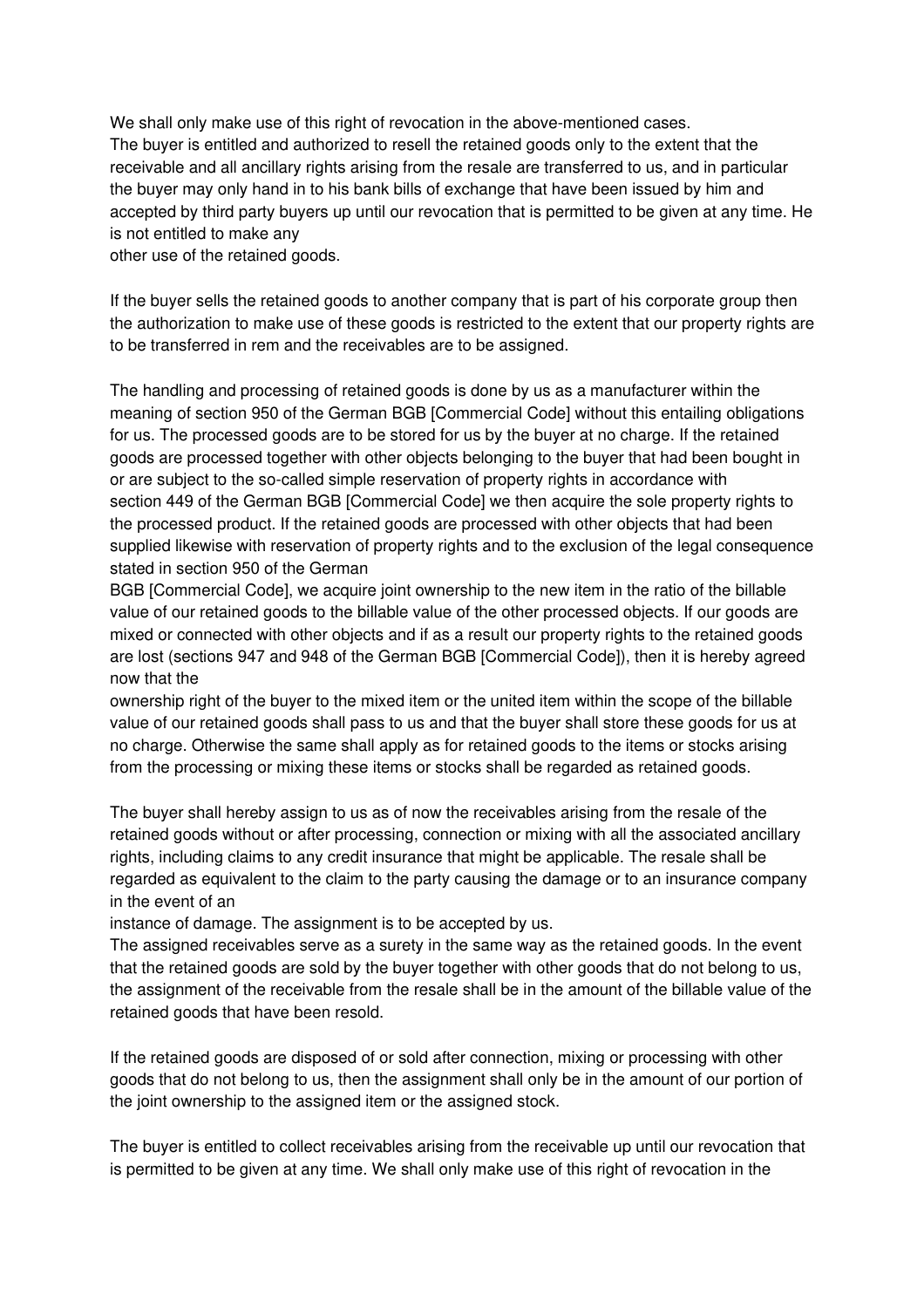abovementioned cases.

The buyer is not entitled under any circumstances to assign the receivables to third parties..

Purchase agreements are to be concluded subject to the precondition that the agreed reservation of property rights is not contradicted by a factoring agreement or any similar agreement either at the time that the agreement is made or also during its period of validity. Otherwise the buyer must inform us at once.

It not permitted to attach or transfer by way of security the retained goods or the assigned receivables. The buyer must inform us at once in the event of an attachment of the goods or similar actions by third parties that would affect our rights.

If the value of the sureties made to us exceeds the values of our receivables and not only temporarily by a total of more than 10 %, then we are required to free up sureties of our choice in a corresponding amount at the request of the buyer.

We are entitled to make valid our claims to retention arising from the property, and in particular to forbid the authorization for processing and resale of the retained goods, to demand their restitution and to revoke the authorization to collect monies for them if the buyer does not meet his obligations for payment in accordance with this contract. In this case the buyer is required to send to us immediately a listing of all the retained goods that still exist in any form and to provide a listing of the receivables and liabilities to third party creditors, in addition to copies of the invoices and to provide all the required information. In the event of an insolvency the buyer is required to inform of this insolvency at once.

At our request the buyer is required to immediately inform third party creditors of the assignment to us if we have not already informed them ourselves. Regardless of this, we have the right at any time to physically inspect the stocks of retained goods and assigned receivables and/or to check the accounting of the buyer with regard to them.

It is not necessary to set a period of grace for the taking back of the retained goods nor to withdraw from the contract unless we have explicitly stated the latter in writing. If we have taken back goods on the basis of this reservation of property rights, we are free to make use of them as we please.

The buyer is required to make good the reduction in value that the goods have suffered since the conclusion of the contract and also any lost profits. If there is any dispute as to whether the goods produced by the buyer contain our retained goods, proof of identity shall be regarded as furnished if we and the other suppliers have transferred their reservation of ownership rights to a fiduciary trustee for enforcement.

Amounts coming in from assigned receivables are to be kept separate until transfer.

## **5. Complaints or other objections**

In the case of visible defects complaints must be made within no more than 12 (twelve|) days of receipt of the goods. In the event of a defective or incorrect delivery we have the right to make within the agreed delivery period and in addition an appropriate extension of time for delivery to deliver a replacement or else make good.

In the cases of defects that are not immediately visible the complaint must be made immediately after discovery but in any case within no more than 2 (two) months of receipt of the goods.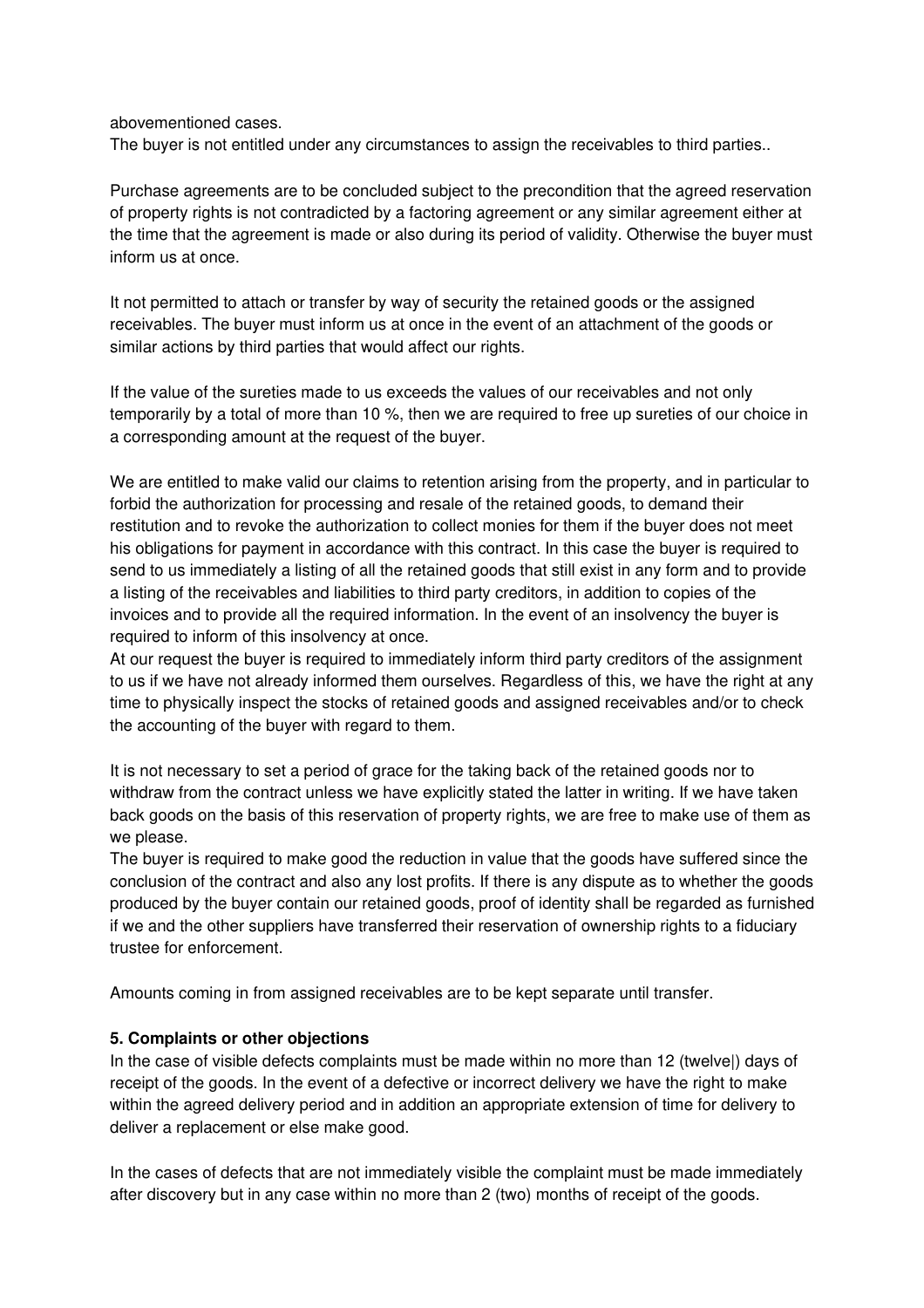All liability shall be null and void if the delivered goods are processed for purposes that are not suitable according to the current state of the art of technology the same applies to failure to comply with any regulations concerning care labelling or marking.

In the case of deliveries of remainders, job lots and special orders and goods of second class quality that are sold at reduced prices all complaints are excluded.

The making good of any further damage that is due to the defectiveness of the supplied goods Including indirect and direct damage and consequential damage) that be limited in the event of slight negligence to twice the amount of value of the goods of the delivery or partial delivery that is affected.

In the case of slight and gross negligence claims for damages shall be excluded if it involves instances of damage that are not typical for such a contract and which could not have been envisaged on the part of the seller at the time that the contract was concluded. The legal regulations shall apply in the event of malice aforethought. The regulations concerning defects and deficiencies shall apply for other forms of complaints.

## **6. Over-and under-deliveries**

With over-and under-deliveries we have to reserve the right to allow up to 5%, and 10% in the case of smaller quantities, and especially for items made to special order or special colours.

Euro-pallets will be replaced.

#### **7. Period of grace for delivery and acceptance**

If we have not met our obligations to deliver or if the buyer does not meet his obligation to accept, then in all cases a period of grace of 4 (four) weeks is to be granted in the first instance. If the period comes to an end without any result, the stipulations of civil and commercial law shall apply.

The buyer cannot make any claims for compensatory damages in the event of a delivery that is not on time or due to non-fulfilment unless this is legally mandatory due to malice aforethought or gross negligence.

#### **8. Scheduling**

In the case of block orders the scheduling must be done in good time in accordance with the agreed scheduling period before the due date for delivery. Any delay by the buyer in the scheduling entitles us to carry out the scheduling ourselves in our best estimation, to deliver and to apply for damages due to delay to claim compensatory damages for non-fulfilment or to withdraw from the contract. If several contacts had been made we then have the right to deliver in full for the oldest contract first of all.

#### **9. Packing costs; see front side**

Paper tuck-ins and polyethylene bags won´t be charged

## **10. Foundation of the contract**

The foundation of this contract is that the purchased raw materials and any outside equipping facilities required to cover it are made available to us in accordance with the agreement. This remains subject to correct and timely delivery by our suppliers.